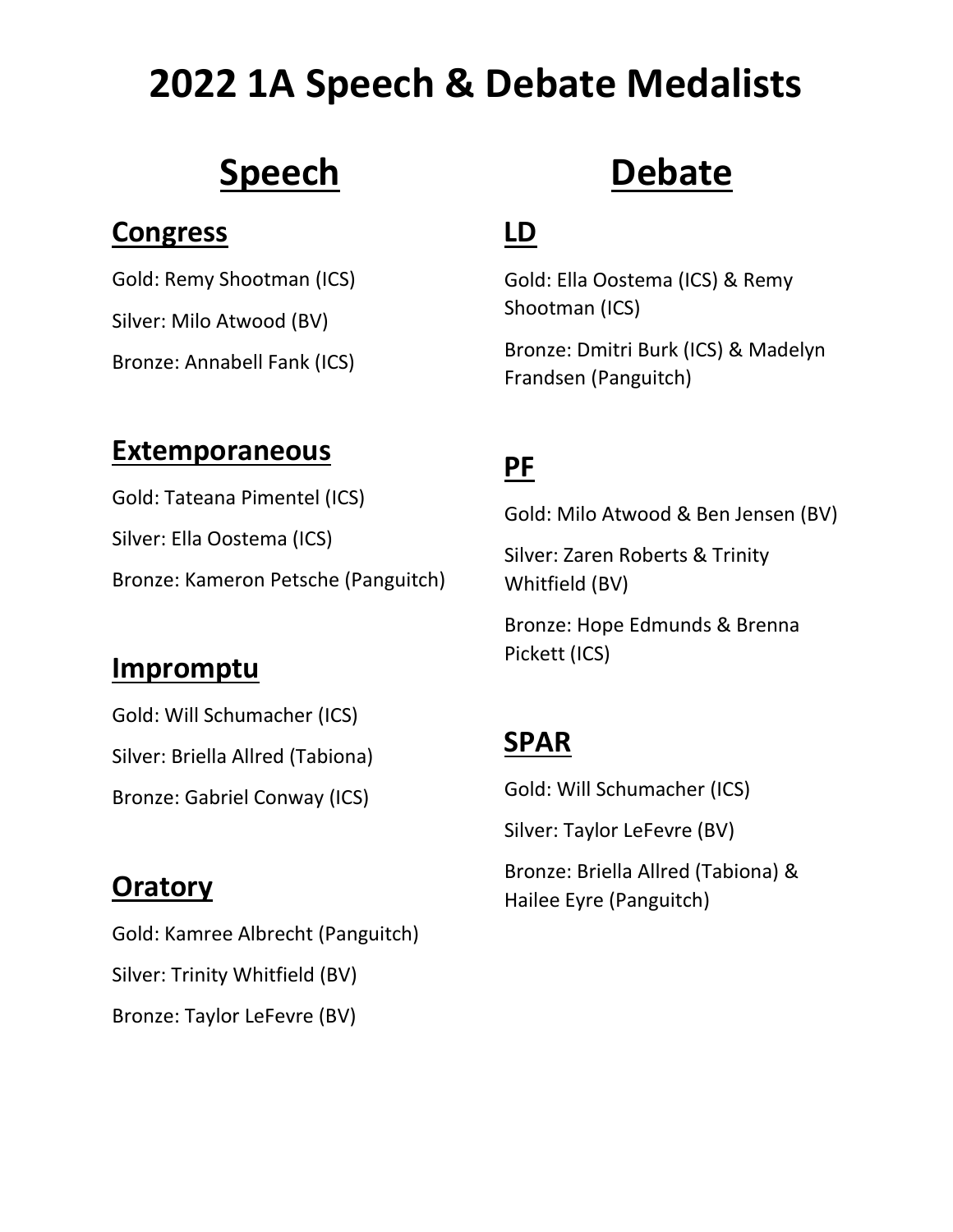| School                          | <b>IMP</b>     |                 | OO MX          | <b>PF</b>      | <b>LD</b>      | <b>SP</b>       | Con            | Total          |
|---------------------------------|----------------|-----------------|----------------|----------------|----------------|-----------------|----------------|----------------|
| Intermountain Christian School  | 15             | $\overline{7}$  | 15             | 8              | 15             | 8               | 16             | 84             |
| <b>Bryce Valley High School</b> | $\overline{2}$ | 11              | 3              | 16             | $\overline{4}$ | $\overline{3}$  | 11             | 50             |
| Panguitch High School           | 12             | $6\phantom{1}6$ | $\overline{7}$ | $\overline{0}$ | 10             | $6\phantom{1}6$ | 4              | 45             |
| Tabiona High School             | 5              | 3               | $\mathbf 0$    | $\mathbf 0$    | $\overline{0}$ | 5               | $\overline{4}$ | 17             |
| Lava Heights Academy            | $\overline{0}$ | $\overline{0}$  | $\overline{0}$ | 0              | $\overline{0}$ | $\overline{0}$  | $\overline{0}$ | $\pmb{0}$      |
| Green River Pirates             | 0              | $\mathbf 0$     | $\mathbf 0$    | $\mathbf 0$    | $\overline{0}$ | $\overline{0}$  | $\overline{0}$ | $\mathbf 0$    |
|                                 |                |                 |                |                |                |                 |                | $\pmb{0}$      |
|                                 |                |                 |                |                |                |                 |                | $\pmb{0}$      |
|                                 |                |                 |                |                |                |                 |                | $\pmb{0}$      |
|                                 |                |                 |                |                |                |                 |                | $\mathbf 0$    |
|                                 |                |                 |                |                |                |                 |                | $\pmb{0}$      |
|                                 |                |                 |                |                |                |                 |                | $\overline{0}$ |
|                                 |                |                 |                |                |                |                 |                | $\pmb{0}$      |
|                                 |                |                 |                |                |                |                 |                | $\mathbf 0$    |
|                                 |                |                 |                |                |                |                 |                | $\overline{0}$ |
|                                 |                |                 |                |                |                |                 |                | $\overline{0}$ |
|                                 |                |                 |                |                |                |                 |                | $\overline{0}$ |
|                                 |                |                 |                |                |                |                 |                | $\overline{0}$ |
|                                 |                |                 |                |                |                |                 |                | $\overline{0}$ |
|                                 |                |                 |                |                |                |                 |                | $\pmb{0}$      |
|                                 |                |                 |                |                |                |                 |                | $\mathbf 0$    |
|                                 |                |                 |                |                |                |                 |                | $\pmb{0}$      |
|                                 |                |                 |                |                |                |                 |                | $\overline{0}$ |
|                                 |                |                 |                |                |                |                 |                | $\pmb{0}$      |
|                                 |                |                 |                |                |                |                 |                | $\overline{0}$ |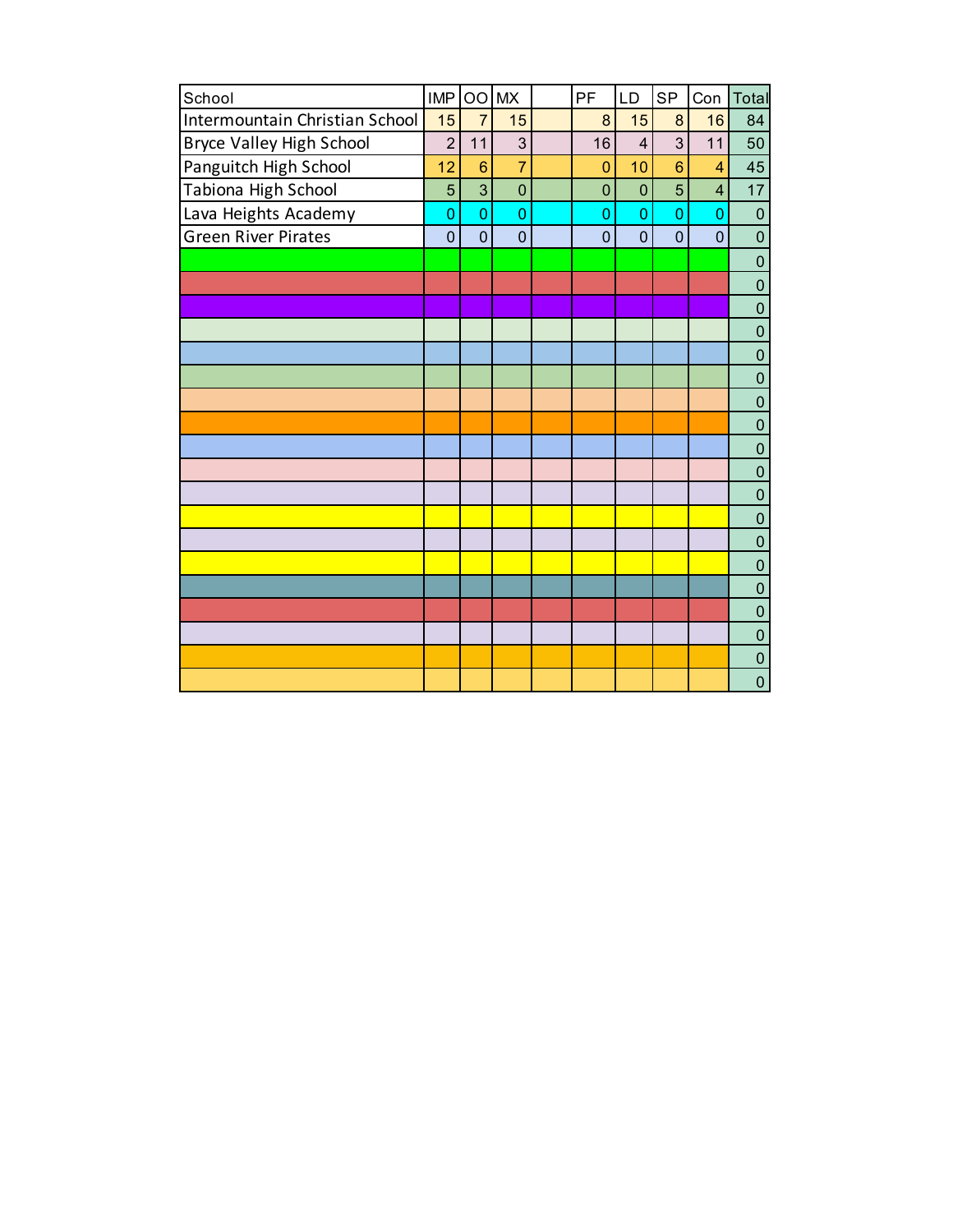DocuSign Envelope ID: B2779C52-D62B-4BCD-90F7-C19533613CC8<br>المسابق المسابق العربية المسابق المسابق المسابق المسابق المسابق المسابق المسابق المسابق المسابق المسابق المساب

| Count                                                     | <b>Place</b>                                                                                                  | Code                                                                                                                                                                                                                                                       | <b>Name</b>          | <b>School</b>                  | <b>RkPm</b> |                  |
|-----------------------------------------------------------|---------------------------------------------------------------------------------------------------------------|------------------------------------------------------------------------------------------------------------------------------------------------------------------------------------------------------------------------------------------------------------|----------------------|--------------------------------|-------------|------------------|
|                                                           |                                                                                                               | 159                                                                                                                                                                                                                                                        | Remy Shootman        | <b>Intermountain Christian</b> | 7.00        |                  |
| $\overline{2}$                                            |                                                                                                               | 171                                                                                                                                                                                                                                                        | Milo Atwood          | <b>Bryce Valley</b>            | 8.00        | 5                |
| $\overline{\mathbf{3}}$                                   | 3                                                                                                             | 158                                                                                                                                                                                                                                                        | <b>Annabell Fank</b> | <b>Intermountain Christian</b> | 16.00       |                  |
| $\overline{4}$                                            | 4                                                                                                             | 172                                                                                                                                                                                                                                                        | Anne Overson         | <b>Bryce Valley</b>            | 31.00       |                  |
| $\overline{5}$                                            | 5                                                                                                             | 162                                                                                                                                                                                                                                                        | THOMAS MARSHALL      | <b>Panguitch</b>               | 32.00       |                  |
| 6                                                         | 6                                                                                                             | 157                                                                                                                                                                                                                                                        | Dmitri Burk          | <b>Intermountain Christian</b> | 35.00       |                  |
| $\overline{7}$                                            | 7                                                                                                             | 176                                                                                                                                                                                                                                                        | Ethan Duckwitz       | Tabiona                        | 36.00       | $\mathbf{3}$     |
| $\sqrt{8}$                                                | 8                                                                                                             | 160                                                                                                                                                                                                                                                        | Jack Heiple          | <b>Intermountain Christian</b> | 37.00       |                  |
| $\overline{9}$                                            | 9                                                                                                             | 163                                                                                                                                                                                                                                                        | Thomas Dodds         | Panguitch                      | 38.00       |                  |
| $10\,$                                                    | 10                                                                                                            | 177                                                                                                                                                                                                                                                        | Braden Maki          | Tabiona                        | 39.00       | $\mathbf 1$      |
| $11\,$                                                    | 11                                                                                                            | 173                                                                                                                                                                                                                                                        | Shaylie Pollock      | <b>Bryce Valley</b>            | 40.00       |                  |
| 12                                                        | 12                                                                                                            | 164                                                                                                                                                                                                                                                        | Koda Bridges         | Panguitch                      | 47.00       |                  |
| 13                                                        | 13                                                                                                            | 134                                                                                                                                                                                                                                                        | Morgan Gokey         | Lava Heights                   | 49.00       | $\boldsymbol{0}$ |
| 14                                                        | 14                                                                                                            | 153                                                                                                                                                                                                                                                        | Trinity B.           | Lava Heights                   | 50.00       |                  |
| <b>BV - 11</b><br>$ICS - 16$<br>Lava - $0$<br>Pang - $41$ | DocuSigned by:<br><b>ALLY JULSUR</b><br>-9B460E76C5E9453<br>Tabi - 4 $\frac{325516F96814AB}{4.25616F96814AB}$ | Jasquentiere Crosswlite<br>Tash 1836Danager<br>Pocument of the Contract of the Contract of the Contract of the Contract of the Contract of the Contract of the Contract of the Contract of the Contract of the Contract of the Contract of the Contract of |                      |                                |             |                  |

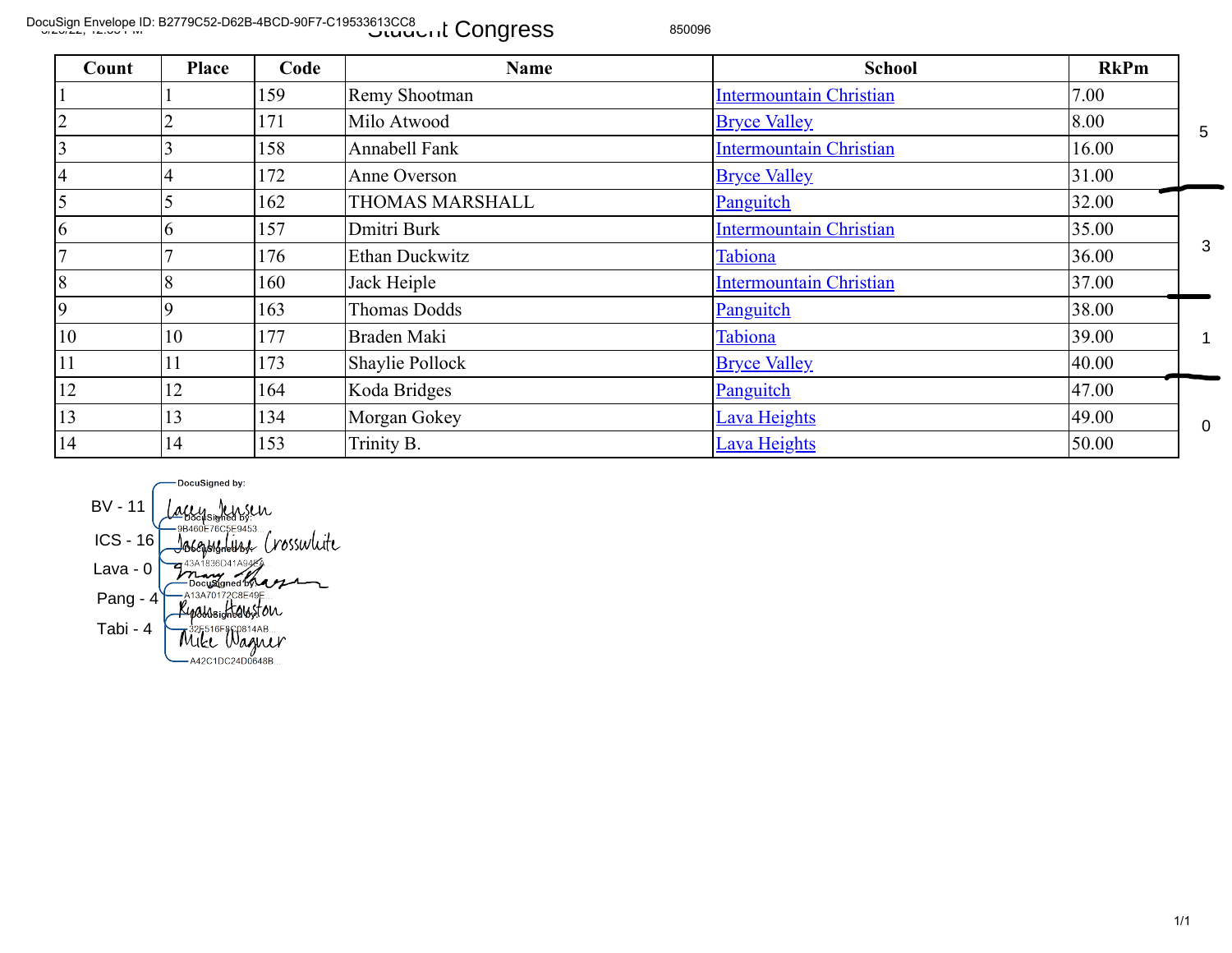DocuSign Envelope ID: CADD50A2-8C1A-4C7B-BFE6-6AF9F05998D2<br>المستحدث المستحدثة المستحدثة المستحدثة المستحدثة المستحدثة المستحدثة المستحدثة المستحدثة المستحدثة المستحدثة ا

| Count | <b>Place</b> | Code | <b>Name</b>        | <b>School</b>                  | Rk    | <b>Rcp</b> |          |
|-------|--------------|------|--------------------|--------------------------------|-------|------------|----------|
|       |              | 154  | Hope Edmunds       | <b>Intermountain Christian</b> | 5.00  | 2.33       |          |
| ∠     |              | 155  | Ella Oostema       | <b>Intermountain Christian</b> | 5.00  | 2.00       | 5        |
|       |              | 156  | Tateana Pimentel   | <b>Intermountain Christian</b> | 6.00  | 2.20       |          |
|       |              | 165  | Kameron Petsche    | Panguitch                      | 7.00  | 1.75       |          |
|       | $T-5$        | 166  | <b>RUGER BURNS</b> | Panguitch                      | 8.00  | 1.16       | 3        |
| 6     | $T-5$        | 169  | John Ahlstrom      | <b>Bryce Valley</b>            | 8.00  | 1.16       |          |
|       |              | 167  | Ella Hughes        | Panguitch                      | 9.00  | 1.08       |          |
| 8     | $T-8$        | 161  | Abigail Harmon     | <b>Intermountain Christian</b> | 12.00 | 0.70       |          |
|       | $T-8$        | 170  | Eli Beesley        | <b>Bryce Valley</b>            | 12.00 | 0.70       | $\Omega$ |

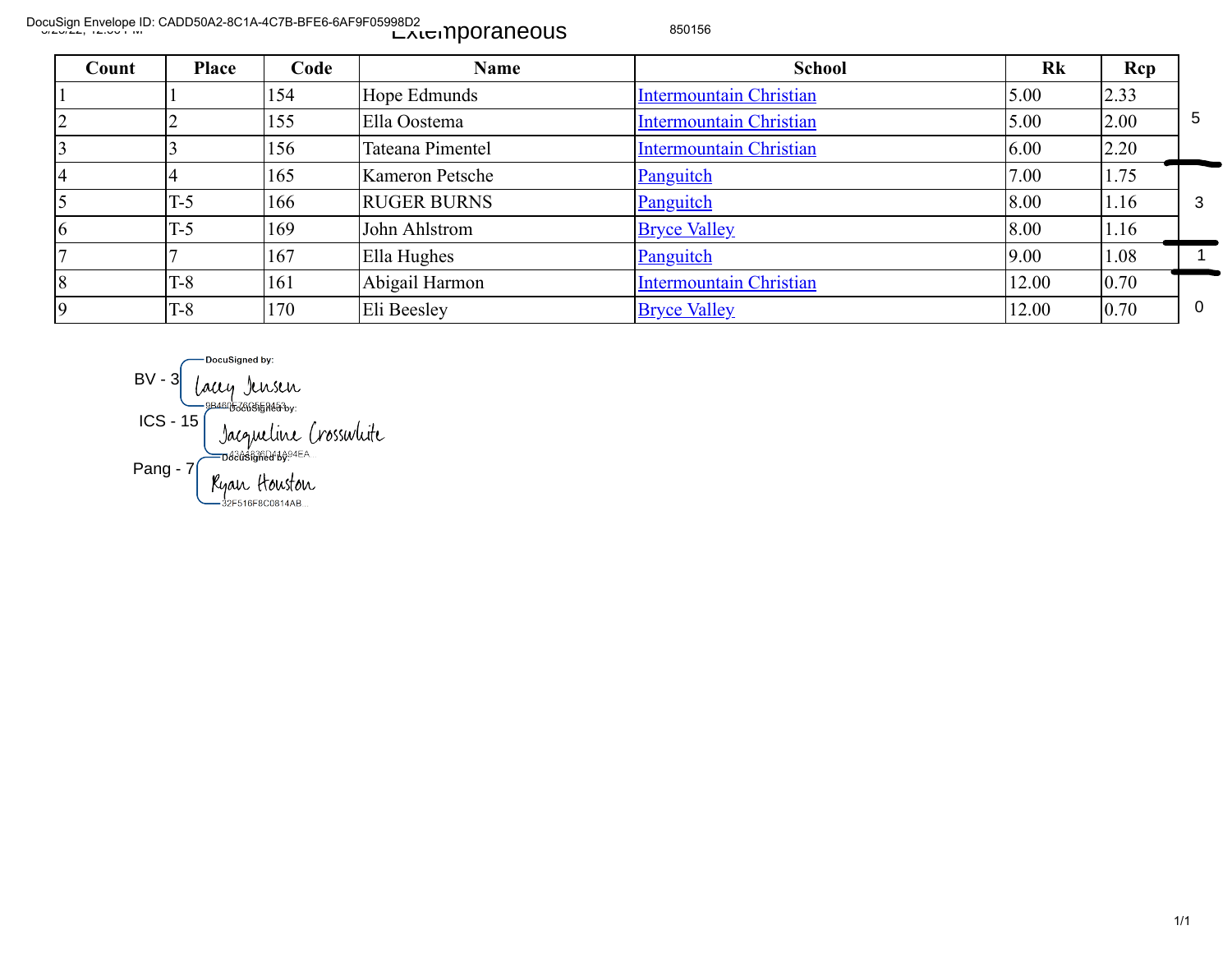DocuSign Envelope ID: B42F269F-3120-40A6-B39F-E8C26D930DDF<br>المجلس العربية المجلس العربية المجلس العربية المجلس العربية المجلس العربية المجلس العربية المجلس العربية المجل

| Count | Place | Code | <b>Name</b>            | <b>School</b>                  | Rk    | Rcp  |                |
|-------|-------|------|------------------------|--------------------------------|-------|------|----------------|
|       |       | 489  | Will Schumacher        | <b>Intermountain Christian</b> | 4.00  | 2.50 |                |
|       |       | 487  | Gabriel Conway         | <b>Intermountain Christian</b> | 5.00  | 2.00 |                |
|       | $T-3$ | 562  | Briella Allred         | Tabiona                        | 7.00  | 1.75 | 5              |
|       | $T-3$ | 488  | <b>Gregory Meecham</b> | <b>Intermountain Christian</b> | 7.00  | 1.75 |                |
|       | $T-3$ | 579  | Makenzie Roundy        | <b>Panguitch</b>               | 7.00  | 1.75 |                |
| 6     |       | 493  | <b>CHYNNA ANDERSON</b> | Panguitch                      | 7.00  | 1.66 |                |
|       |       | 492  | <b>ELISE SARLES</b>    | Panguitch                      | 8.00  | 1.58 | 3              |
| 8     |       | 498  | Cambri Twitchell       | <b>Bryce Valley</b>            | 8.00  | 1.53 |                |
| 9     |       | 494  | Hailey Yardley         | Panguitch                      | 8.00  | 1.16 |                |
| 10    | 10    | 497  | Ben Jensen             | <b>Bryce Valley</b>            | 9.00  | 1.08 |                |
| 11    | 11    | 499  | Henrie Eager           | <b>Bryce Valley</b>            | 10.00 | 1.00 |                |
| 12    | 12    | 567  | Verdis Winder          | Tabiona                        | 10.00 | 0.91 | $\overline{0}$ |
| 13    | 13    | 566  | Kamerie Iverson        | Tabiona                        | 12.00 | 0.65 |                |

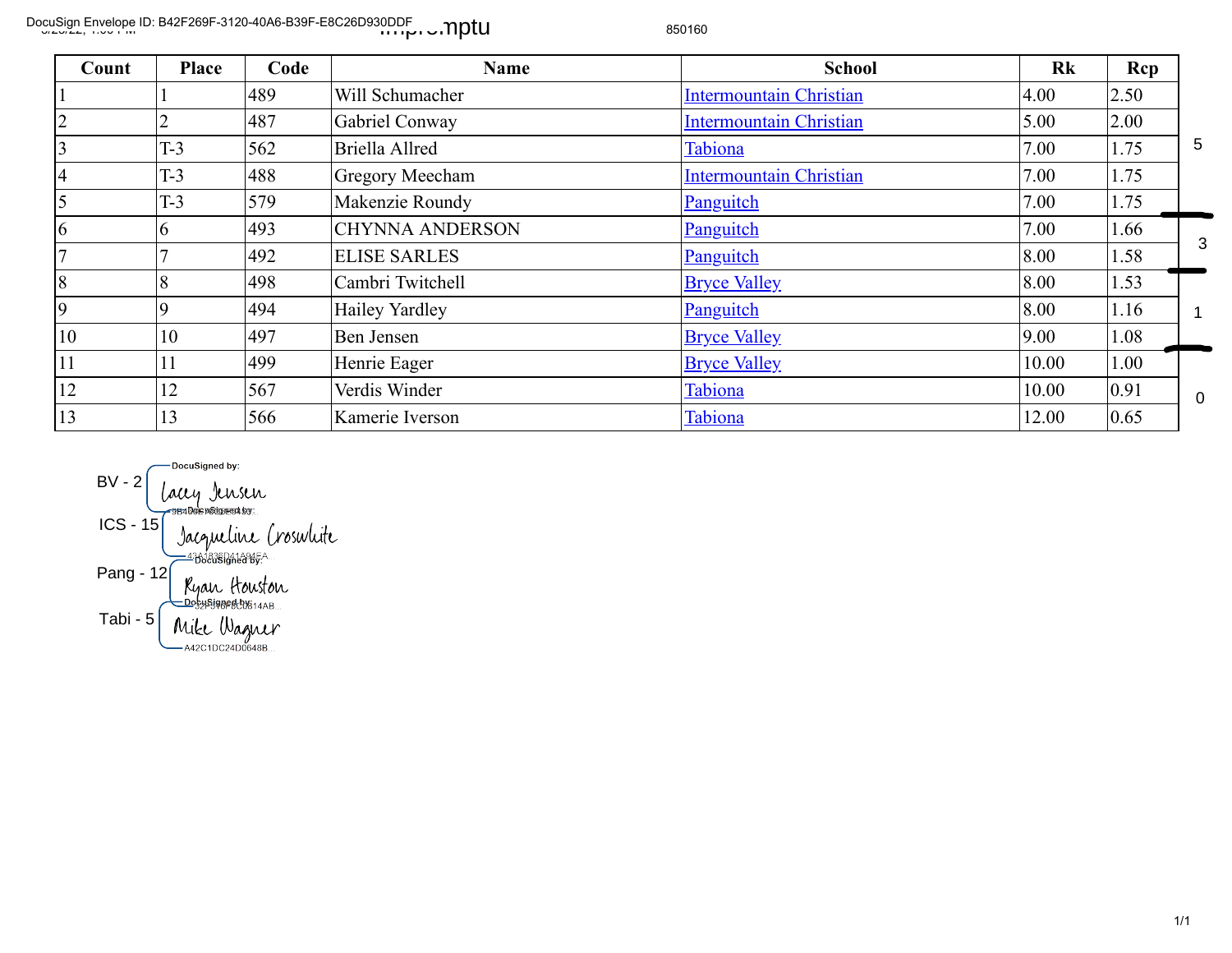DocuSign Envelope ID: 4EDAAB7D-9598-4DC2-9B5D-5DDC2CCB29B2<br>المسابق العربي العربي العربي العربي العربي العربي العربي العربي العربي العربي العربي العربي العربي العربي العر

| Count                   | <b>Place</b>           | Code                                                          | <b>Name</b>             | <b>School</b>                  | WinPm          | <b>PtsPm</b> |              |
|-------------------------|------------------------|---------------------------------------------------------------|-------------------------|--------------------------------|----------------|--------------|--------------|
|                         |                        | 252                                                           | Ella Oostema            | <b>Intermountain Christian</b> | 4              | 119.0        |              |
| $\overline{2}$          | 2                      | 253                                                           | Remy Shootman           | <b>Intermountain Christian</b> |                | 118.0        | 5            |
| $\overline{3}$          |                        | 251                                                           | Dmitri Burk             | <b>Intermountain Christian</b> |                | 113.0        |              |
| $\overline{4}$          | 4                      | 254                                                           | <b>MADELYN FRANDSEN</b> | Panguitch                      |                | 115.5        |              |
| $\overline{\mathbf{5}}$ | 5                      | 258                                                           | John Ahlstrom           | <b>Bryce Valley</b>            |                | 115.0        | $\mathbf{3}$ |
| 6                       | $T-6$                  | 256                                                           | <b>TRISTON HOUSTON</b>  | Panguitch                      |                | 111.0        |              |
| $\overline{7}$          | $T-6$                  | 265                                                           | Alecia Heaton           | Panguitch                      |                | 111.0        |              |
| 8                       | 8                      | 255                                                           | <b>Hailey Yardley</b>   | <b>Panguitch</b>               |                | 117.4        |              |
| $\overline{9}$          | 9                      | 257                                                           | Kym Roundy              | <b>Bryce Valley</b>            |                | 111.5        |              |
|                         | 10                     | 259                                                           | Eli Beesley             | <b>Bryce Valley</b>            | $\overline{0}$ | 109.5        | $\mathbf 0$  |
| 10                      | $BV - 4$<br>$ICS - 15$ | DocuSigned by:<br><i>Laccy</i> Jensen<br>Jacqueline Croswlite |                         |                                |                |              |              |

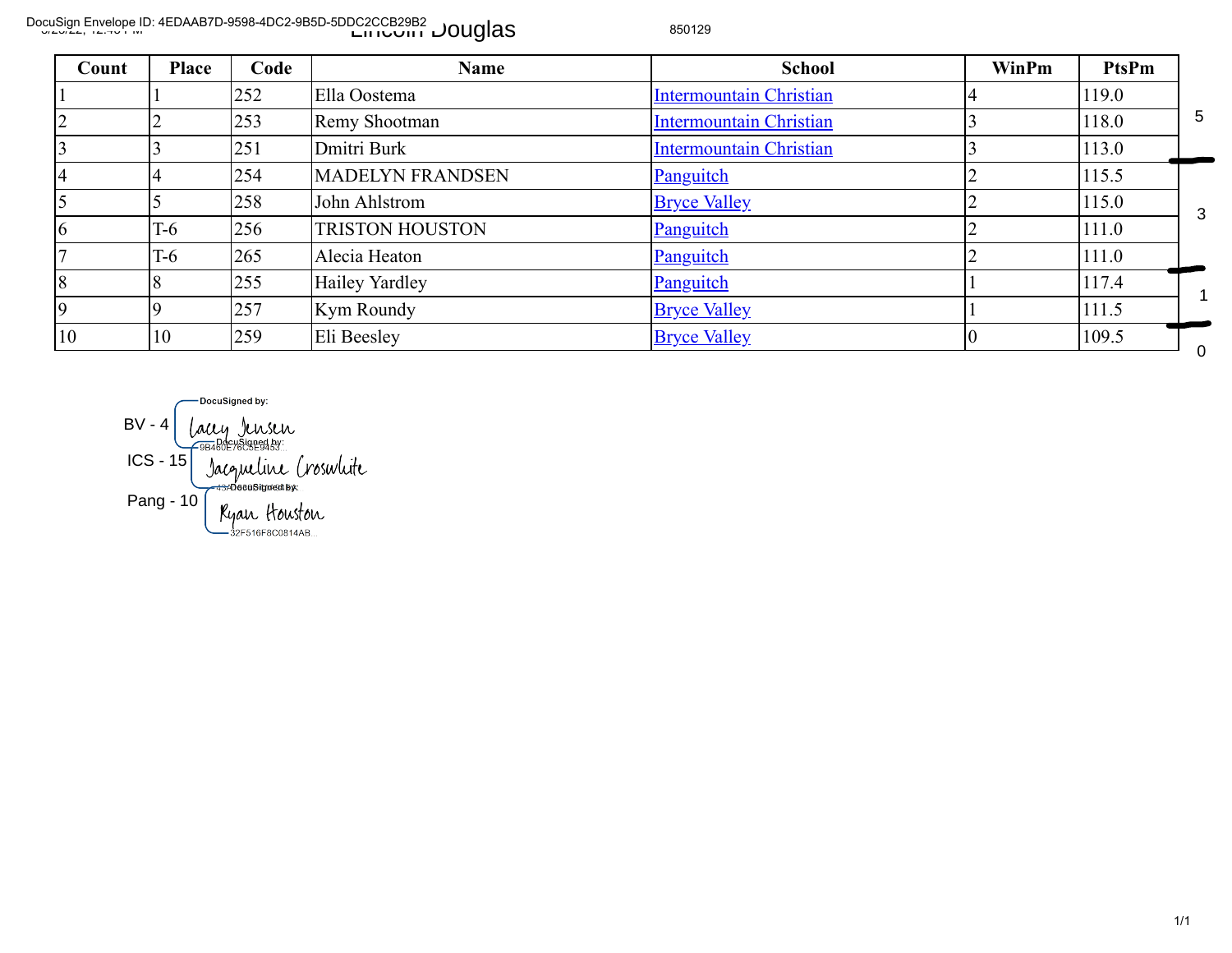DocuSign Envelope ID: 6D36AC72-6FD4-4BA1-AC6C-C023294B1DBB<br>المسابق المسلم العربي المسلم المسلم المسلم المسلم المسلم المسلم المسلم المسلم المسلم المسلم المسلم المسلم المس

| Count                                              | <b>Place</b>                                                                                                                                                                  | Code                 | <b>Name</b>            | <b>School</b>                  | Rk    | Rcp  |           |
|----------------------------------------------------|-------------------------------------------------------------------------------------------------------------------------------------------------------------------------------|----------------------|------------------------|--------------------------------|-------|------|-----------|
|                                                    |                                                                                                                                                                               | 557                  | Taylor LeFevre         | <b>Bryce Valley</b>            | 4.00  | 2.50 |           |
| $\overline{2}$                                     | $T-2$                                                                                                                                                                         | 549                  | Marleni Pimentel       | <b>Intermountain Christian</b> | 5.00  | 2.33 | 5         |
| 3                                                  | $T-2$                                                                                                                                                                         | 555                  | Trinity Whitfield      | <b>Bryce Valley</b>            | 5.00  | 2.33 |           |
| $\overline{4}$                                     | $\overline{4}$                                                                                                                                                                | 551                  | KAMREE ALBRECHT        | <b>Panguitch</b>               | 5.00  | 2.00 |           |
| 5                                                  |                                                                                                                                                                               | 552                  | <b>HAILEE EYRE</b>     | <b>Panguitch</b>               | 6.00  | 1.83 | 3         |
| 6                                                  | 6                                                                                                                                                                             | 568                  | Elizabeth Turnbow      | Tabiona                        | 7.00  | 1.66 |           |
| $\overline{7}$                                     |                                                                                                                                                                               | 502                  | Evie Harter            | Intermountain Christian        | 7.00  | 1.33 |           |
| 8                                                  | 8                                                                                                                                                                             | 556                  | Kym Roundy             | <b>Bryce Valley</b>            | 8.00  | 1.25 | 1         |
| 9                                                  | 9                                                                                                                                                                             | 550                  | Molly Cochran          | <b>Intermountain Christian</b> | 9.00  | 1.08 |           |
| 10                                                 | 10                                                                                                                                                                            | 554                  | Berklee Smith          | <b>Panguitch</b>               | 10.00 | 0.91 |           |
| $11\,$                                             | $T-11$                                                                                                                                                                        | 553                  | <b>TRISTON HOUSTON</b> | Panguitch                      | 12.00 | 0.75 | $\pmb{0}$ |
| 12                                                 | $T-11$                                                                                                                                                                        | 558                  | Zaren Roberts          | <b>Bryce Valley</b>            | 12.00 | 0.75 |           |
| $BV - 11$<br>$ICS - 7$<br>Pang - $6$<br>Tabi - $3$ | DocuSigned by:<br>Lacey Jensen<br>==Booksboodsbass<br>.43A1836D41A94EA<br>— DocuSigned by:<br>Kyan Houston<br>—32F516F8C0814AB<br>·DocuSigned by:<br>$M/L$ , $W_{\text{eff}}$ | Jacqueline Croswlite |                        |                                |       |      |           |

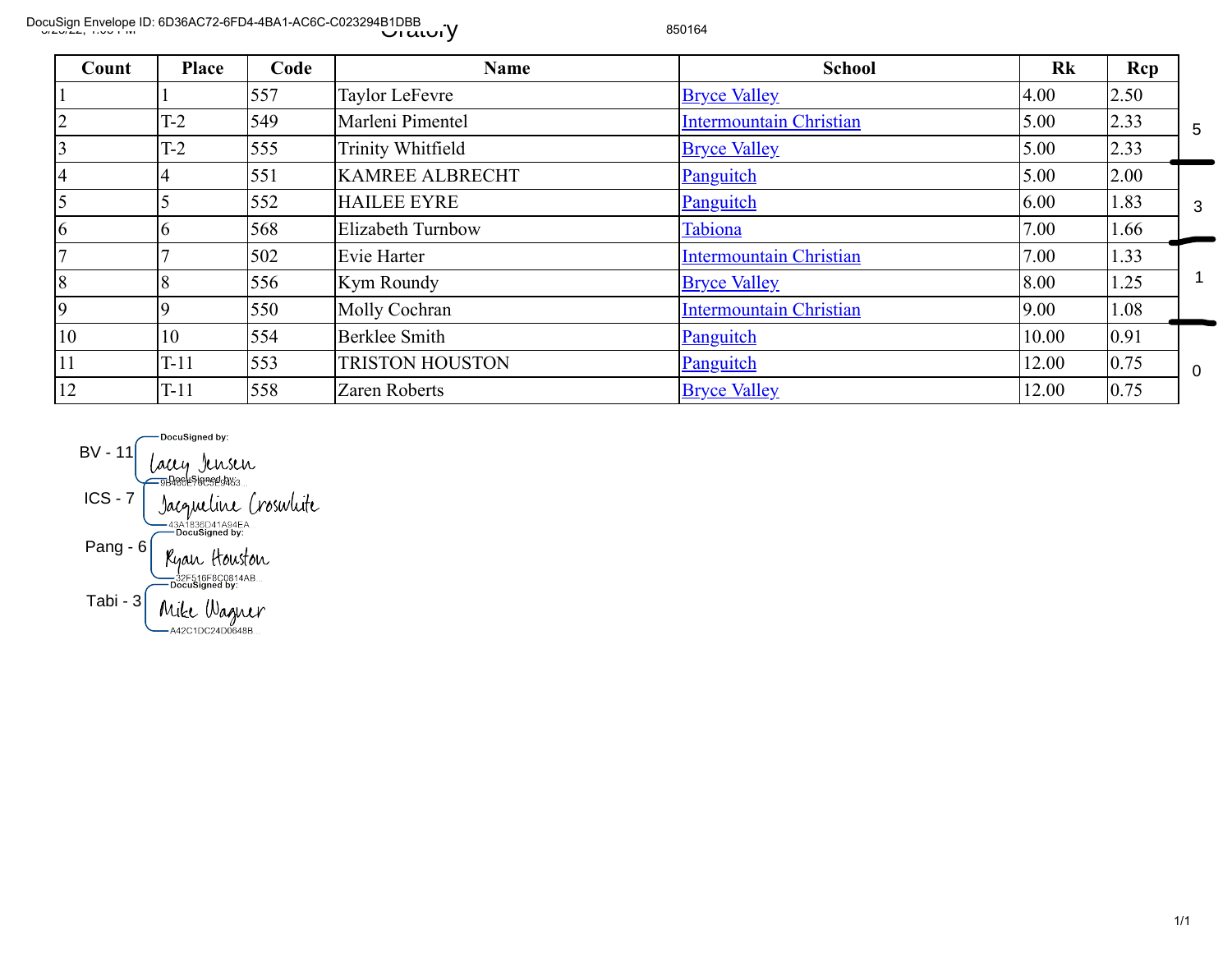DocuSign Envelope ID: 12E2E0FB-239E-48E6-9E97-F60E2322DB3A<br>المسلمات العربية العربية العربية العربية العربية العربية العربية العربية العربية العربية العربية العربية العرب

| Count          | <b>Place</b>           | Code                                                                                                            | <b>Name</b>                  | <b>School</b>                  | WinPm | PtsPm |                |
|----------------|------------------------|-----------------------------------------------------------------------------------------------------------------|------------------------------|--------------------------------|-------|-------|----------------|
|                |                        | 559                                                                                                             | Atwood & Jensen              | <b>Bryce Valley</b>            |       | 236.0 | 5              |
| $\overline{2}$ |                        | 560                                                                                                             | Roberts & Whitfield          | <b>Bryce Valley</b>            |       | 231.0 | 3              |
| $\overline{3}$ |                        | 491                                                                                                             | Edmunds & Pickett            | <b>Intermountain Christian</b> |       | 222.0 |                |
| $\overline{4}$ |                        | 490                                                                                                             | Burk & Pimentel              | <b>Intermountain Christian</b> |       | 233.9 |                |
| 5              |                        | 495                                                                                                             | <b>BURNS &amp; FRANDSEN</b>  | Panguitch                      |       | 224.4 |                |
| $\overline{6}$ |                        | 496                                                                                                             | <b>MARSHALL &amp; HEATON</b> | Panguitch                      |       | 218.0 | $\overline{0}$ |
|                | $BV - 16$<br>$ICS - 8$ | DocuSigned by:<br>lacey Jensen<br><b>-9546057GRE5F9453</b><br>Jacqueline Croswlite<br><del></del> ═╝┹┪┋╝╝╝┪┪┪┪┪ |                              |                                |       |       |                |
|                | Pang - $0$             |                                                                                                                 |                              |                                |       |       |                |

2F516F8C0814AB